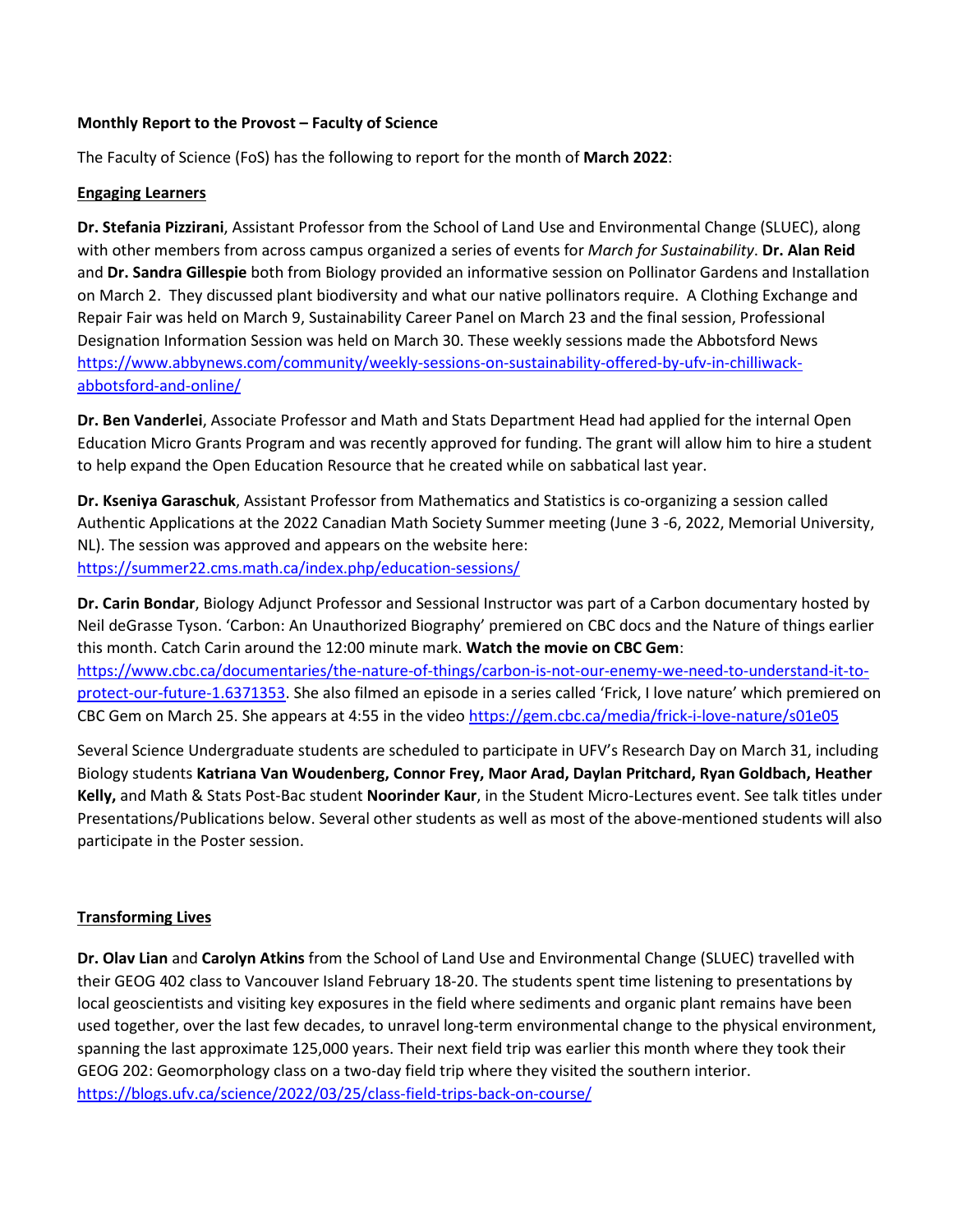**Dr. Talha Qadri**, SLUEC Instructor, arranged a field/study trip to the Great Blue Heron Nature Reserve for his ENV 200: Bioregional Communities class this month. [https://blogs.ufv.ca/science/2022/03/25/class-field-trips-back-on](https://blogs.ufv.ca/science/2022/03/25/class-field-trips-back-on-course/)[course/](https://blogs.ufv.ca/science/2022/03/25/class-field-trips-back-on-course/)

# **Building Community**

**Dr. Vanessa Radzimski,** Assistant Professor from the Math and Stats Department is now the editor of "From the lecture notes of …" column in Crux Math.<https://cms.math.ca/publications/crux/> In this new feature of Crux, authors share some of their favourite problems from first and second year undergraduate courses. These problems are a bit non-standard, elegant, or unexpected. The goal is to create a community of teaching and supplement it with sharable resources.

After **Dr. Stan Manu**, Associate Professor from Math and Stats, established connections with UBC, **Dr. Vanessa Radzimski** took the lead on a virtual community beading project with Anisinaabe artist, Nico Williams. [https://padlet.com/UBC\\_ETS/awyibur66qx5ji70](https://padlet.com/UBC_ETS/awyibur66qx5ji70) The goal was to bring together community and engage in beadwork and mathwork over 5 virtual sessions. Participants, who also included **Dr. Stan Manu** and **Dr. Kseniya Garaschuk,** from UFV Math and Stats, beaded sections to contribute to the community hyperblanket. Once each of the pieces have been collected, they will be put together by the artist. The finished community blanket will then travel to UBC and UFV. [https://blogs.ufv.ca/science/2022/03/24/beadwork-mathwork-community-beading-project](https://blogs.ufv.ca/science/2022/03/24/beadwork-mathwork-community-beading-project-with-nico-williams-anishinaabe-artist/)[with-nico-williams-anishinaabe-artist/](https://blogs.ufv.ca/science/2022/03/24/beadwork-mathwork-community-beading-project-with-nico-williams-anishinaabe-artist/) 

**Dr. Cherie Enns,** Associate Professor from the School of Land Use and Environmental Change was invited to join the Technical Board of Directors of the Pan African Child Led Organization (PACLO) for a period of three years. PACLO is supported by Save the Children International and was established in 2021 by children to promote safe, sustainable, and meaningful children's participation in decision making at local, national, regional, and global levels.

# **Sample List of Presentations/Publications (UFV student names underlined) by FoS personnel:**

Arad, M. and **Ghafourifar, G**. 2022. Optimization of 4-TESB crosslinked pepsin to fabricate an in-situ immobilized microreactor for proteomic studies. 2022 UFV Research Day microlecture and poster (March 31).

Frey, C. and **Ghafourifar, G.** 2022. In-situ fabrication of pepsin immobilized enzyme microreactor for bottom-up proteomics. 2022 UFV Research Day microlecture and poster (March 31).

Goldbach, R., **Lee, J.B.,** Bols, N.C., **Lee, L.E.J**. 2022. Preparing primary cell cultures from the olfactory organs of Rainbow Trout (*Oncorhynchus mykiss*). 2022 UFV Research Day microlecture and poster (March 31).

Haque, E., **Qadri, S.M.T.,** Hossain Bhuiyan, A., Navid, M., Nabawy, B.S., Hakimi, M., Abd-El-Aal, A.K. 2022. Integrated wireline log and seismic attribute analysis for the reservoir evaluation: A case study of the Mount Messenger Formation in Kaimiro Field, Taranaki Basin, New Zealand. *Journal of Natural Gas Science and Engineering*, 99: 104452.<https://doi.org/10.1016/j.jngse.2022.104452>

Kaur, N. 2022. Effect of vaccination drive on COVID-19 cases in Canada. 2022 UFV Research Day microlecture and poster (March 31).